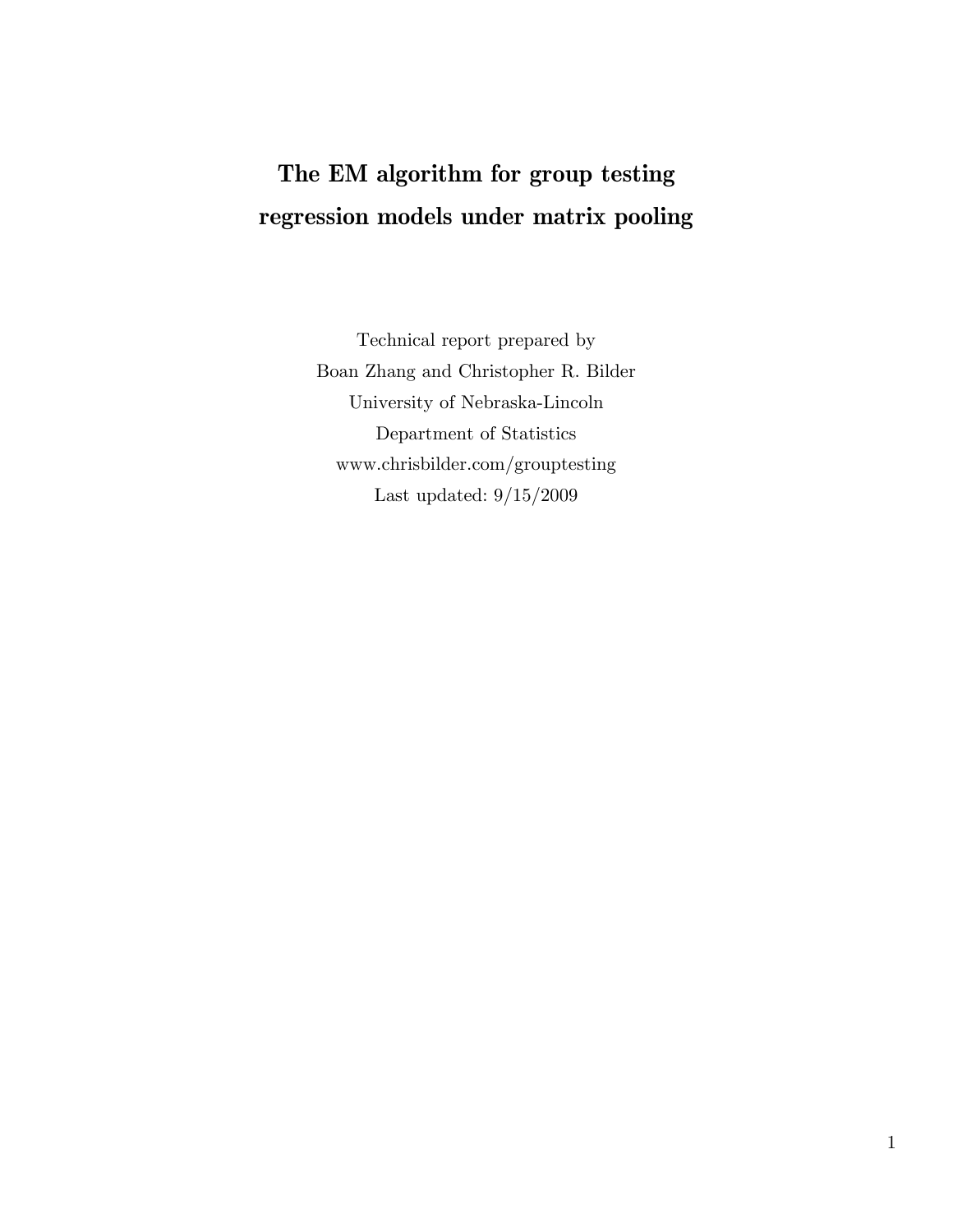The array (matrix) group testing procedure is a non-hierarchical procedure proposed by Phatarfod and Sudbury (*Statistics in Medicine*, 1994). The procedure places individual specimens into a matrixlike grid, where specimens are pooled within each row and within each column. In situations where only one row (column) and one or more columns (rows) tests positive, the intersection points of positive rows and columns are positive provided there is no testing error. When more than one row and more than one column test positive, ambiguities arise on which of these individuals at the intersections led to the positive row and column test results. When testing errors are present, we may also have one or more rows testing positive and no columns testing positive (or vice versa). To clear these ambiguities, additional testing (usually on each individual) can be used to complete the decoding. For example, in the frequently used SA1 testing protocol of Phatarfod and Sudbury (1994), individuals who do not fall into the intersection points of a positive row and column are declared to be negative; individuals who do fall into the intersection points of a positive row and column are considered to be candidates for being positive, and they will receive individual retests.

Due to the dependence among the row and column group responses, the regression model fitting procedure of Vansteelandt et al. (2000) can not be used because it maximizes a binomial likelihood of independent *group* responses. Instead, the model fitting procedure proposed by Xie (2001) needs to be used in order to maximize a binomial likelihood written in terms of the independent *individual* responses. Let  $\tilde{Y}_{ij}$  be a binary random variable (0 denotes negative, 1 denotes positive) for the true status of the individual in row *i* and column *j* (*i* = 1, ..., *I* and *j* = 1, ..., *J*), and let  $P(\tilde{Y}_{ij} = 1) = p_{ij}$  $= \exp(\beta' x_{ij}) / [1 + \exp(\beta' x_{ij})]$  for a  $p \times 1$  vector of covariates  $x_{ij}$  and a  $p \times 1$  vector of parameters  $\beta$ . Simply, for one array, the likelihood function is  $L(\beta | \tilde{y}) = \prod_{i=1}^{I} \prod_{j=1}^{J} p_{ij}^{\tilde{y}_{ij}} (1 - p_{ij})^{1 - \tilde{y}_{ij}}$ , where  $\tilde{\mathbf{y}} = (\tilde{y}_{11},...,\tilde{y}_{IJ})'$  is a *IJ*×1 vector of individual responses. For more than one array, a third product can be taken in  $L(\beta | \tilde{y})$  over  $k = 1,..., K$  arrays; only the one-array case will be discussed here for brevity.

Because the individual responses are not observed directly for some individuals and because testing error usually exists, the expectation-maximization (EM) algorithm is used to maximize the likelihood function. Initially, only the row and column responses are observed, so these will be conditioned on in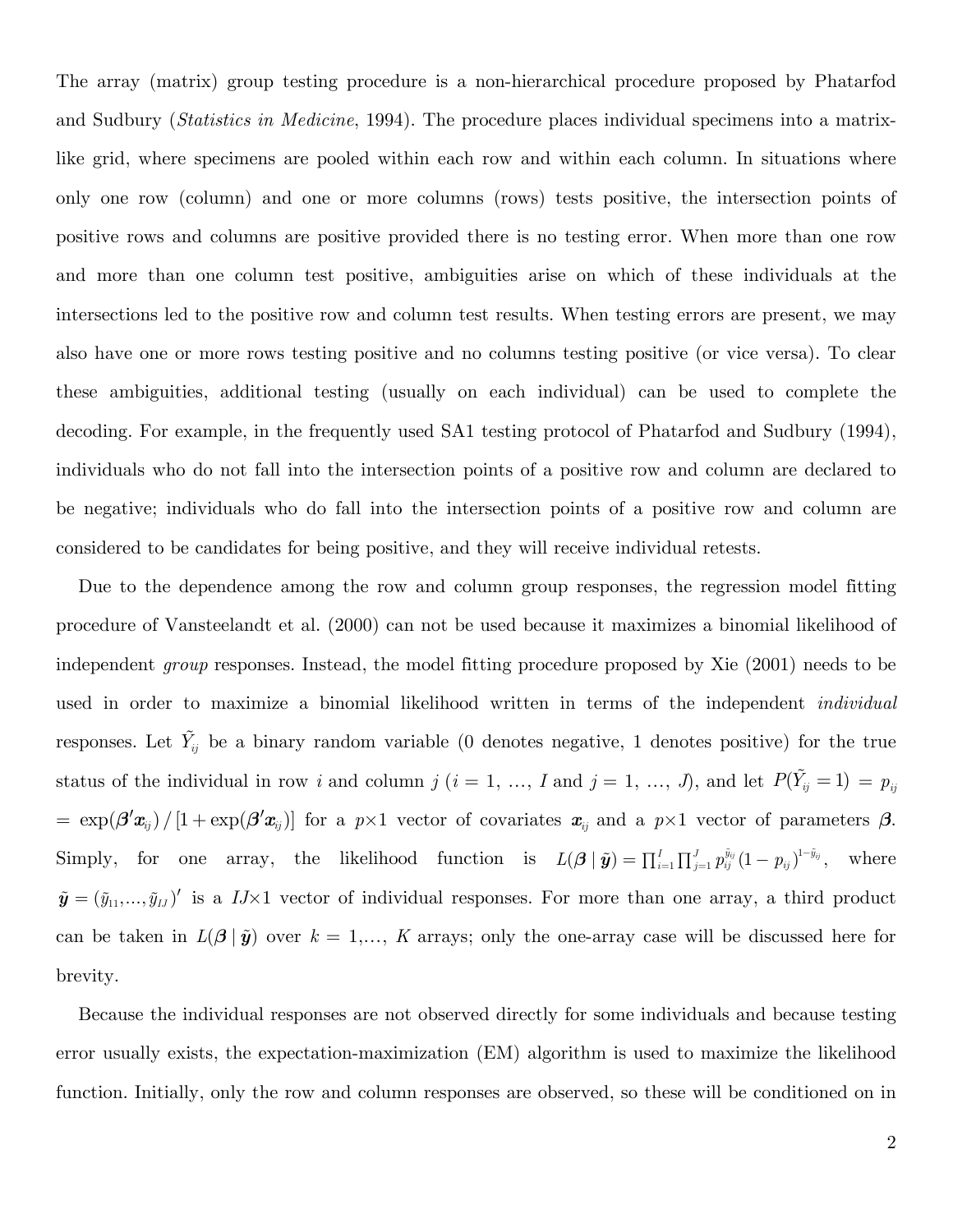the E-Step. Let  $\mathbf{R} = (R_1, \ldots, R_l)'$  and  $\mathbf{C} = (C_1, \ldots, C_l)'$  be vectors of row and column responses, respectively. Retesting can also be carried out on some of the specimens to obtain additional information to fit the model. Experience shows that this additional information typically speeds up convergence for the EM algorithm in comparison to if retesting was not performed. Because these retests are generally performed on individuals exclusively, we will consider this case here only. Without loss of generality, we denote these observed individual responses as  $Y_q = (Y_{ij})_{(i,j)\in Q}$  where Q is the index set pertaining to the individual tests. These individual responses  $Y_{ij}$  (0 denotes negative, 1) denotes positive) may or may not be equal to the true responses of  $\tilde{Y}_{ij}$  due to the possibility of testing error. Under the frequently used SA1 testing protocol, individual testing is performed when  $R_i = 1$ and  $C_j = 1$ . In this case,  $Q = \{(s,t) | R_s = 1, C_t = 1, 1 \le s \le I, 1 \le t \le J\}$ . Other protocols, like the one described in Kim et al. (2007), allow for retests of all specimens within a positive row (column) when all columns (rows) test negative. In the following discussion, we will consider the general case where some specimens receive individual tests. If there are no individual tests performed at all, we can let *Q =* Ø.

For the E-step, one needs to find  $E(\tilde{Y}_{ij} | R = r, C = c, Y_Q = y_Q)$  =  $P(\tilde{Y}_{ij} = 1 | \mathbf{R} = r, \mathbf{C} = c, Y_Q = y_Q) \equiv \omega_{ij}$  for all  $i = 1, ..., I$  and  $j = 1, ..., J$ . Because one cannot write out a closed form expression of known quantities for these probabilities, one can employ a Gibbs sampling approach to estimate them. This involves successive sampling from the univariate conditional distribution of  $\tilde{Y}_{ij}$  given  $\mathbf{R} = \mathbf{r}$ ,  $\mathbf{C} = \mathbf{c}$ ,  $\mathbf{Y}_Q = \mathbf{y}_Q$  and all of the other true individual responses, and this sampling is done for each *i* and *j*. After a large enough set of samples is taken, all of the simulated  $\tilde{y}_{ij}$  values for each *i* and *j* can be averaged over to find an estimate of  $\omega_{ij}$ . The conditional probability expression and the algorithm itself are described more explicitly next.

For a given row and column combination  $(i, j)$ , define  $\tilde{Y}_{-i,-j} =$  $\{\tilde{Y}_{i',j'}: i'=1,\ldots, I, j'=1,\ldots, J, (i',j')\neq (i,j)\};$  i.e., all possible true individual response random variables excluding  $\tilde{Y}_{ij}$ . We can find an expression of  $P(\tilde{Y}_{ij} = 1 | \tilde{Y}_{-i,-j} = \tilde{y}_{-i,-j}, R = r, C = c, Y_Q = y_Q)$  as  $\tilde{y}_{i,-j}=\tilde{y}_{-i,-j}, \boldsymbol{R}=\boldsymbol{r}, \boldsymbol{C}=\boldsymbol{c}, \boldsymbol{Y}_{Q}=\boldsymbol{y}_{Q})=\frac{I+(I_{ij}-1,\boldsymbol{I}_{-i,-j}-\boldsymbol{y}_{-i,j})}{D(\boldsymbol{\tilde{X}}-\boldsymbol{z})}$  $\tilde{P}( \tilde{Y}_{ij} = 1 \: | \: \tilde{\boldsymbol{Y}}_{-i,-j} = \tilde{\boldsymbol{y}}_{-i,-j}, \boldsymbol{R} = \boldsymbol{r}, \boldsymbol{C} = \boldsymbol{c}, \boldsymbol{Y}_{Q} = \boldsymbol{y}_{Q} ) = \frac{P(Y_{ij} = 1, \boldsymbol{Y}_{-i,-j} = \tilde{\boldsymbol{y}}_{-i,-j}, \boldsymbol{R} = \boldsymbol{r}, \boldsymbol{C} = \boldsymbol{c}, \boldsymbol{Y}_{Q} = \boldsymbol{y}_{Q})}{P(\tilde{\boldsymbol{Y}}_{-i,-j} = \tilde{\boldsymbol{y}}_{-i,-j}, \boldsymbol{R} =$  $\bm{y}_{i,-j} = \bm{y}_{-i,-j}, \bm{n} = r, \bm{\cup} = \bm{c}, \bm{r}_Q = \bm{y}_Q$  $P(\tilde{Y}_{ii}=1\mid \tilde{\boldsymbol{Y}}_{-i,-i}=\tilde{\boldsymbol{y}}_{-i,-i}, \boldsymbol{R}=\boldsymbol{r}, \boldsymbol{C}=\boldsymbol{c}, \boldsymbol{Y}_{0}=\boldsymbol{y}_{0}) = \frac{P(Y_{ij}=1,\boldsymbol{Y}_{-i,-j}=\tilde{\boldsymbol{y}}_{-i,-j}, \boldsymbol{R}=\boldsymbol{r}, \boldsymbol{C}=\boldsymbol{c}, \boldsymbol{Y}_{0}=\boldsymbol{y}_{0})}{P(\tilde{Y}_{ij}=1,\boldsymbol{Y}_{-i,-j}=\tilde{\boldsymbol{y}}_{-i,-j}, \boldsymbol{R}=\boldsymbol{r}, \boldsymbol{C}=\boldsymbol{c}, \$  $P(\tilde{\bm{Y}}_{-i,-i}=\tilde{\bm{y}}_{-i,-i}, \bm{R}=\bm{r}, \bm{C}=\bm{c}, \bm{Y}_{O}=\bm{c}$  $\tilde{\mathbf{y}}_{-i,-j}=\tilde{\pmb{y}}_{-i,-j}, \boldsymbol{R}=\boldsymbol{r}, \boldsymbol{C}=\boldsymbol{c}, \boldsymbol{Y}_{Q}=\boldsymbol{y}_{Q})=\frac{I_{-}\left(\boldsymbol{I}_{ij}-1,\boldsymbol{I}_{-i,-j}-\boldsymbol{y}_{-i,-j}\right)}{I_{-i} \sqrt{\tilde{\mathbf{y}}_{i}-\tilde{\mathbf{x}}_{j}-\tilde{\mathbf{x}}_{j}-\tilde{\mathbf{x}}_{j}}},$  $\tilde{Y}_{ij} = 1 \,|\, \tilde{\pmb{Y}}_{-i,-j} = \tilde{\pmb{y}}_{-i,-j}, \pmb{R} = \pmb{r}, \pmb{C} = \pmb{c}, \pmb{Y}_Q = \pmb{y}_Q) = \frac{P(\tilde{Y}_{ij} = 1, \tilde{\pmb{Y}}_{-i,-j} = \tilde{\pmb{y}}_{-i,-j}, \pmb{R} = \pmb{r}, \pmb{C} = \pmb{c}, \pmb{Y}_Q = \pmb{y}_Q)}{P(\tilde{\pmb{Y}}_{-i,-j} = \tilde{\pmb{y}}_{-i,-j}, \pmb{R} = \p$ 

First, to find the numerator,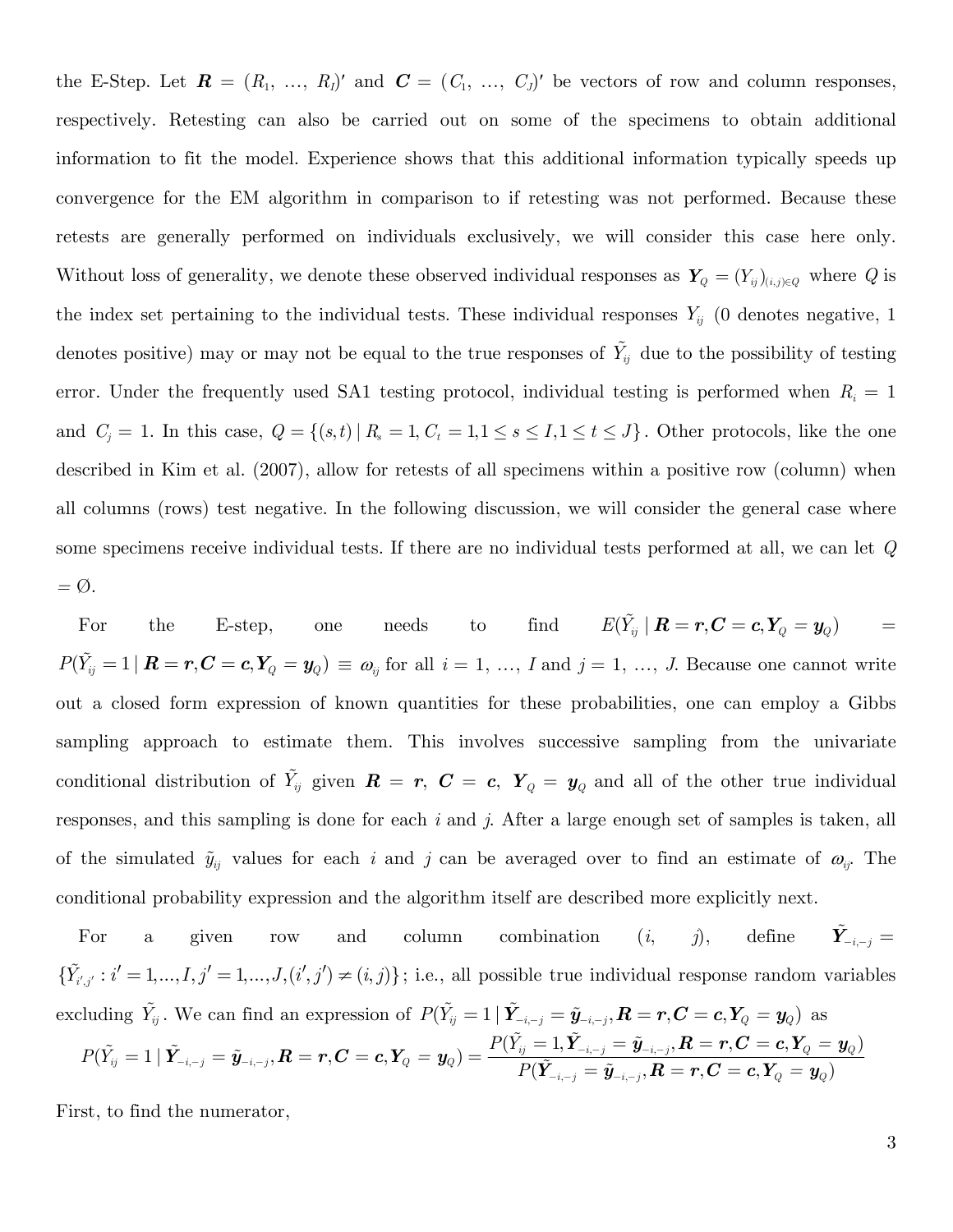$$
P(\tilde{Y}_{ij} = \tilde{y}_{ij}, \tilde{Y}_{-i,-j} = \tilde{y}_{-i,-j}, R = r, C = c, Y_Q = y_Q)
$$
  
=  $P(R = r, C = c, Y_Q = y_Q | \tilde{Y}_{ij} = \tilde{y}_{ij}, \tilde{Y}_{-i,-j} = \tilde{y}_{-i,-j}) P(\tilde{Y}_{ij} = \tilde{y}_{ij}) P(\tilde{Y}_{-i,-j} = \tilde{y}_{-i,-j})$   
=  $P(R = r, C = c | \tilde{Y}_{ij} = \tilde{y}_{ij}, \tilde{Y}_{-i,-j} = \tilde{y}_{-i,-j}, Y_Q = y_Q) \times$   
 $P(Y_Q = y_Q | \tilde{Y}_{ij} = \tilde{y}_{ij}, \tilde{Y}_{-i,-j} = \tilde{y}_{-i,-j}) P(\tilde{Y}_{ij} = \tilde{y}_{ij}) P(\tilde{Y}_{-i,-j} = \tilde{y}_{-i,-j})$   
=  $P(R = r | \tilde{Y}_{ij} = \tilde{y}_{ij}, \tilde{Y}_{-i,-j} = \tilde{y}_{-i,-j}) P(C = c | \tilde{Y}_{ij} = \tilde{y}_{ij}, \tilde{Y}_{-i,-j} = \tilde{y}_{-i,-j}) \times$   

$$
\left[ \prod_{(s,t) \in Q} P(Y_{st} = y_{st} | \tilde{Y}_{st} = \tilde{y}_{st}) \right] \times p_{ij}^{\tilde{y}_{ij}} (1 - p_{ij})^{1 - \tilde{y}_{ij}} \prod_{\substack{i'=1, j'=1 \\ \{i' \neq i, j' \neq j\}}}^{I} p_{i'j'}^{\tilde{y}_{i'j'}} (1 - p_{i'j'})^{1 - \tilde{y}_{i'j'}} \quad \text{(due to the usual}
$$

conditional assumption)

where

$$
\prod\limits_{\substack{i'=1 \\ i' \neq i,\; j' \neq j}} \textstyle\prod\limits_{\substack{j'=1 \\ j' \neq j}}^J p_{i'j'}^{ \tilde{y}_{i'j'}} (1-p_{i'j'})^{1-\tilde{y}_{i'j'}}
$$

denotes the product is taken over all combinations of  $i' = 1, ..., I$  and  $j' = 1, ..., J$  except the  $(i, j)$ combination. Then

$$
P(\tilde{Y}_{ij} = \tilde{y}_{ij}, \tilde{Y}_{-i,-j} = \tilde{y}_{-i,-j}, R = r, C = c, Y_Q = y_Q)
$$
\n
$$
= \left| \prod_{i=1}^{I} P(R_i = r_i \mid \tilde{Y}_{i1} = \tilde{y}_{i1}, \ldots, \tilde{Y}_{iJ} = \tilde{y}_{iJ}) \right| \left| \prod_{j=1}^{J} P(C_j = c_j \mid \tilde{Y}_{1j} = \tilde{y}_{1j}, \ldots, \tilde{Y}_{Ij} = \tilde{y}_{Ij}) \right| \times \left| \prod_{(s,t) \in Q} P(Y_{st} = y_{st} \mid \tilde{Y}_{st} = \tilde{y}_{st}) \right| \times \left| \prod_{i=1}^{I} \prod_{j=1}^{J} p_{ij}^{\tilde{y}_{ij}} (1 - p_{ij})^{1 - \tilde{y}_{ij}} \right|
$$

due to the independence among row responses and among column responses. Noting that  $\tilde{Y}_{ij} = 1$  is in the numerator of  $P(\tilde{Y}_{ij} = 1 | \tilde{Y}_{-i,-j} = \tilde{y}_{-i,-j}, R = r, C = c, Y_Q = y_Q)$ , we find that if  $(i, j) \in Q$ :  $P(\tilde{Y}_{ij}=1,\tilde{\boldsymbol{Y}}_{-i,-j}=\tilde{\boldsymbol{y}}_{-i,-j}, \boldsymbol{R}=\boldsymbol{r},\boldsymbol{C}=\boldsymbol{c}, \boldsymbol{Y}_{Q}=\boldsymbol{y}_{Q})$ 11 11 1 1 1  $(s,t) \in Q$   $i=1$   $j=1$  $\left\| \prod_{i=1}^{I} P(R_i = r_i \mid \tilde{Y}_{i1} = \tilde{y}_{i1}, \ldots, \tilde{Y}_{iJ} = \tilde{y}_{iJ}) \right\| \prod_{i=1}^{J} P(C_i = c_i \mid \tilde{Y}_{1i} = \tilde{y}_{1i}, \ldots, \tilde{Y}_{ji} = \tilde{y}_{jij}).$  $\left(Y_{st}=y_{st}\mid \tilde{Y}_{st}=\tilde{y}_{st}\right) \rvert \times \left\lvert \prod\limits_{I}^I \prod\limits_{I}^J p_{ii}^{\tilde{y}_{ij}}(1-p_{ii})^{1-\tilde{y}_{ij}} \right\rvert$  $\prod\limits_{i=1}^I I_{j} \left( \mathbf{1} t_i - t_i \mid \mathbf{1}_{i1} = g_{i1}, \ldots, \mathbf{1}_{iJ} = g_{iJ} \right) \bigg| \prod\limits_{j=1}^I I_{j} \left( \mathbf{\hat{C}}_j - \mathbf{\hat{C}}_j \mid \mathbf{1}_{1j} = g_{1j}, \ldots, \mathbf{1}_{J} = g_{Ij} \right)$  $\left\{ \prod_{s,t\in Q} I_{s,t} = y_{st} \mid I_{st} = y_{st} \right\} \right\} \sim \left\{ \prod_{i=1}^{1} \prod_{j=1}^{N_i} p_{ij} \right\} \left( 1 - p_{ij} \right)$  $P(R_i = r_i | \hat{Y}_{i1} = \tilde{y}_{i1},..., \hat{Y}_{iJ} = \tilde{y}_{iJ}) || \prod P(C_i = c_i | \hat{Y}_{1i} = \tilde{y}_{1i},..., \hat{Y}_{Ji} = \tilde{y}_{iJ}$  $P(Y_{st}=y_{st}\mid \tilde{Y}_{st}=\tilde{y}_{st})\big|\times\big|\prod\limits_{1}^{\tau}\prod\limits_{1}^{\tilde{y}_{ij}}p_{ii}^{\tilde{y}_{ij}}(1-p_{ii})^{1-\tilde{y}_{it}}\big|$  $=$ 1  $\|$   $j=$  $\left[\prod\limits_{(s,t)\in Q} P(Y_{st}=y_{st}\mid \tilde{Y}_{st}=\tilde{y}_{st})\right]\times \left[\prod\limits_{i=1}^{I}\prod\limits_{j=1}^{J}p_{ij}^{\tilde{y}_{ij}}(1-p_{ij})^{1-\tilde{y}_{ij}}\right]$  $\begin{bmatrix} I & & & & \tilde{V} & \tilde{V} & \tilde{V} & \tilde{V} & \tilde{V} & \tilde{V} & \tilde{V} & \tilde{V} & \tilde{V} & \tilde{V} & \tilde{V} & \tilde{V} & \tilde{V} & \tilde{V} & \tilde{V} & \tilde{V} & \tilde{V} & \tilde{V} & \tilde{V} & \tilde{V} & \tilde{V} & \tilde{V} & \tilde{V} & \tilde{V} & \tilde{V} & \tilde{V} & \tilde{V} & \tilde{V} & \tilde{V} & \tilde{V}$  $=\left|\prod\limits_{i=1}^I P(R_i=r_i\mid \tilde{Y}_{i1}=\tilde{y}_{i1},...,\tilde{Y}_{iJ}=\tilde{y}_{iJ})\right|\left|\prod\limits_{j=1}^J P(C_j=c_j\mid \tilde{Y}_{1j}=\tilde{y}_{1j},...,\tilde{Y}_{Ij}=\tilde{y}_{Ij})\right|\times$  $\left\{ \left\{ \left. \mathbf{1}_{i} \right| \left. \mathbf{1}_{i} \right| \left. \mathbf{1}_{i} \right| \left. \mathbf{1}_{i} \right| \left. \mathbf{1}_{i} \right| \right\} = \left. y_{i} \right| , \ldots , \left\{ \left. \mathbf{1}_{i} \right| \left. \mathbf{1}_{j} \right| \left. \mathbf{1}_{j} \right| \left. \mathbf{1}_{j} \right| \left. \mathbf{1}_{j} \right| \left. \mathbf{1}_{j} \right| \left. \mathbf{1}_{j} \right| \right\} = \left\{ \left. y_{i} \right| \$ 1  $(s,t) \in Q \setminus \{(i,j)\}$   $\qquad \qquad \frac{i'=1}{\{i'\neq i, j'\neq j\}}$  $\left\{ \prod\limits_{i=1}^{I} P(R_{i^{'}} = r_{i^{'}} \mid \tilde{Y}_{i^{'1}} = \tilde{y}_{i^{'1}}, \ldots, \tilde{Y}_{i^{'J}} = \tilde{y}_{i^{'J}}) \right\} \right\} \left\| \prod\limits_{i=1}^{J} P(C_{i^{'}} = c_{i^{'}} \mid \tilde{Y}_{1i^{'}} = \tilde{y}_{1i^{'}}, \ldots, \tilde{Y}_{Ii^{'}} = \tilde{y}_{Ii^{'}}) \right\|$  $\left[ \quad \ \ \Pi \quad P(Y_{_{st}}=y_{_{st}} \mid \tilde{Y}_{_{st}}=\tilde{y}_{_{st}}) \right] \times \left[ \begin{array}{cc} I & J \ \Pi & \Pi & p_{_{j',j'}}^{ \tilde{y}_{t'j'}} (1-p_{_{j',j'}})^{1-\tilde{y}_{t'j'}} \end{array} \right]$  $\prod\limits_{\substack{i'=1 \ i \neq i}}^{j-1} I \left( \mathbf{1} l_{i'} = \tau_{i'} \mid \mathbf{1}_{i'1} = y_{i'1}, \dots, \mathbf{1}_{i'J} = y_{i'J} \right) \left| \prod\limits_{\substack{j'=1 \ j' \neq j}}^{j-1} I \left( \mathbf{C}_{j'} = c_{j'} \mid \mathbf{1}_{1j'} = y_{1j'}, \dots, \mathbf{1}_{Ij'} = y_{Ij'} \right) \right|$  $\left[\prod_{\substack{s,t \in Q\setminus\{(i,j)\}}} I_{\setminus 1} \left( \textbf{\textit{1}}_{st} \: - \: y_{st} \: | \: 1_{st} \: - \: y_{st} \right) \right] \sim \left|\prod_{\substack{i'=1 \\ \{i'=i,\:j'=j\}}} \prod_{\substack{j'=1 \\ j'=j}} I_{i'j'} \left( \textbf{\textit{1}} - \: P_{i'j} \right) \right|$  $\prod_{j=1 \atop j \neq i} P(R_{i'} = r_{i'} \mid \tilde{Y}_{i'1} = \tilde{y}_{i'1}, \dots, \tilde{Y}_{i'J} = \tilde{y}_{i'J}) \bigg| \prod_{\substack{j'=1 \ j' \neq j}} P(C_{j'} = c_{j'} \mid \tilde{Y}_{1j'} = \tilde{y}_{1j'}, \dots, \tilde{Y}_{Ij'} = \tilde{y}_{Ij'}$  $\left[ \prod_{(s,t) \in Q \setminus \{(i,j)\}} P(Y_{st} = y_{st} \mid \tilde{Y}_{st} = \tilde{y}_{st}) \right] \times \left| \prod_{\substack{i'=1 \\ \{i' \neq i,\ j' \neq j\}}}^{I} \prod_{j'=1 \atop j' \neq j}^{ \tilde{y}_{i'j'}} (1 - p_{i'j'})^{1 - \tilde{y}_{i'j'}}$ é ùé ù  $\mathcal{L} = \left| \prod \, P(R_{i'} = r_{i'} \mid Y_{i'1} = \tilde{y}_{i'1}, \ldots, Y_{i'J} = \tilde{y}_{i'J}) \right| \left| \prod \, P(C_{j'} = c_{j'} \mid Y_{1j'} = \tilde{y}_{1j'}, \ldots, Y_{Ij'} = \tilde{y}_{Ij'}) \right| \times$  $\lfloor i' \neq i \rfloor$  $\tilde{Y}_{i'1} = \tilde{y}_{i'1}, \ldots, \tilde{Y}_{i'J} = \tilde{y}_{i'J}) \big|\big|\stackrel{j}{\prod} P(C_{i'} = c_{i'} \mid \tilde{Y}_{1i'} = \tilde{y}_{1i'}, \ldots, \tilde{Y}_{Ii'} = \tilde{y}_{1i'}).$  $i'=1$ <br> $\{i'\neq i,$  $P(R_i = r_i \mid \tilde{Y}_{i1} = \tilde{y}_{i1}, \dots, \tilde{Y}_{ij} = 1, \dots, \dot{\tilde{Y}}_{iJ} = \tilde{y}_{iJ}) \times P(C_j = c_j \mid \tilde{Y}_{1j} = \tilde{y}_{1j}, \dots, \tilde{Y}_{ij} = 1, \dots, \tilde{Y}_{Ij} = \tilde{y}_{Ij}) \times$  $P(Y_{ij} = y_{ij} \mid \tilde{Y}_{ij} = 1) \times p_{ij}$ *I i'* = 1<br>{*i'* ≠ *i*  $\left\lceil \begin{array}{ll} \frac{I}{\prod} & \frac{J}{\prod} & p^{\tilde{y}_{i'j'}}(1-p_{i'j'})^{1-\tilde{y}_{i'j'}} \end{array} \right\rceil \times$  $\{i' \neq i, j' \neq j\}$  $\left\| \begin{array}{l} \left[ T \left( R_{i'} - T_{i'} \mid T_{i' 1} = g_{i' 1}, \ldots, T_{i' J} = g_{i' J} \right) \right| \left| \begin{array}{l} \left[ \left[ T \mid T \left( \nabla_{j'} - C_{j'} \mid T_{1 j'} = g_{1} \right) \right] \right] \ \left| \begin{array}{l} \left[ T_{i'} - T_{i'} \mid T_{i'} = g_{1} \right] \end{array} \right| \end{array} \right.$ 1  $(s,t) \in Q \setminus \{(i,j)\}$   $\qquad \qquad \qquad \frac{1}{\{i' \neq i, j' \neq j\}}$  $\left\{ \prod\limits_{i=1}^{I} P(R_{i^{'}} = r_{i^{'}} \mid \tilde{Y}_{i^{'1}} = \tilde{y}_{i^{'1}}, \ldots, \tilde{Y}_{i^{'J}} = \tilde{y}_{i^{'J}}) \right\} \right\vert \left\vert \prod\limits_{i=1}^{J} P(C_{i^{'}} = c_{i^{'}} \mid \tilde{Y}_{1i^{'}} = \tilde{y}_{1i^{'}}, \ldots, \tilde{Y}_{Ii^{'}} = \tilde{y}_{Ii^{'}}) \right\vert$  $\left[ \quad \ \ \Pi \quad P(Y_{st}=y_{st}\mid \tilde{Y}_{st}=\tilde{y}_{st}) \big] \times \right] \frac{I}{\prod} \; \; \frac{J}{\prod} \; \; p_{i'i'}^{\tilde{y}_{t'j'}} (1-p_{i'i'})^{1-\tilde{y}_{t'j'}}$  $\prod_{\substack{i'=1 \ i \neq i}}^{i} I \left( I t_{i'} = t_{i'} \mid I_{i'1} = g_{i'1}, \dots, I_{i'J} = g_{i'J} \right) \left| \prod_{\substack{j'=1 \ j' \neq j}}^{i} I \left( \cup_{j'} = c_{j'} \mid I_{1j'} = g_{1j'}, \dots, I_{Jj'} = g_{Ij'} \right) \right|$  $\left[\prod_{\substack{s,t \in Q\setminus\{(i,j)\}}} I_{\bullet}(I_{st} = y_{st} \mid I_{st} = y_{st}) \right] \sim \left|\prod_{\substack{i'=1 \\ i' = i, j' = j}} \prod_{\substack{j'=1 \\ j' = j}} I_{i'j'} \left(1 - P_{i'j'} \right) \right|$  $\prod_{\substack{j=1 \ \neq i}} P(R_{i'}=r_{i'} \mid Y_{i'1}=\widetilde{y}_{i'1}, \dots, Y_{i'J}=\widetilde{y}_{i'J}) \bigg| \prod_{\substack{j'=1 \ j' \neq j}} P(C_{j'}=c_{j'} \mid Y_{1j'}=\widetilde{y}_{1j'}, \dots, Y_{Ij'}=\widetilde{y}_{Ij'}$  $\left[\prod_{(s,t) \in Q \setminus \{(i,j)\}} P(Y_{st}=y_{st} \mid \tilde{Y}_{st}=\tilde{y}_{st})\right] \times \left|\prod_{\substack{i'=1 \\ \{i' \neq i,\ j' \neq j\}}}^{I} p^{\tilde{y}_{i'j'}}_{i'j'} (1-p_{i'j'})^{1-\tilde{y}_{i'j'}}$ é ùé ù  $\mathcal{I} = \left| \prod\limits_i P(R_{i'} = r_{i'} \mid Y_{i'1} = \tilde{y}_{i'1}, \dots, Y_{i'J} = \tilde{y}_{i'J}) \right| \left| \prod\limits_i P(C_{j'} = c_{j'} \mid Y_{1j'} = \tilde{y}_{1j'}, \dots, Y_{Ij'} = \tilde{y}_{Ij'}) \right| \times$  $\iota^{i' \neq i}$  $\tilde{Y}_{i'1} = \tilde{y}_{i'1}, \dots, \tilde{Y}_{i'J} = \tilde{y}_{i'J}) \big|\big|\stackrel{j}{\prod} P(C_{i'} = c_{i'} \mid \tilde{Y}_{1i'} = \tilde{y}_{1i'}, \dots, \tilde{Y}_{Ii'} = \tilde{y}_{1i'}).$  $i'=1$ <br> $\{i'\neq i,$  $P(R_i=r_i \mid \tilde{R_i}=1) \times P(C_j=c_j \mid \tilde{C_j}=1) \times P(Y_{ij}=y_{ij} \mid \tilde{Y_{ij}}=1) \times p_{ij}$ *I i'* =1<br>{*i'* ≠*i*  $\left\lceil \begin{array}{cc} \frac{I}{\prod} & \frac{J}{\prod} & p_{i'j'}^{\tilde{y}_{i'j'}} \big(1-p_{i'j'}\big)^{1-\tilde{y}_{i'j'}} \end{array} \right\rceil \times$  $\left\{i' \neq i, j' \neq j\right\}$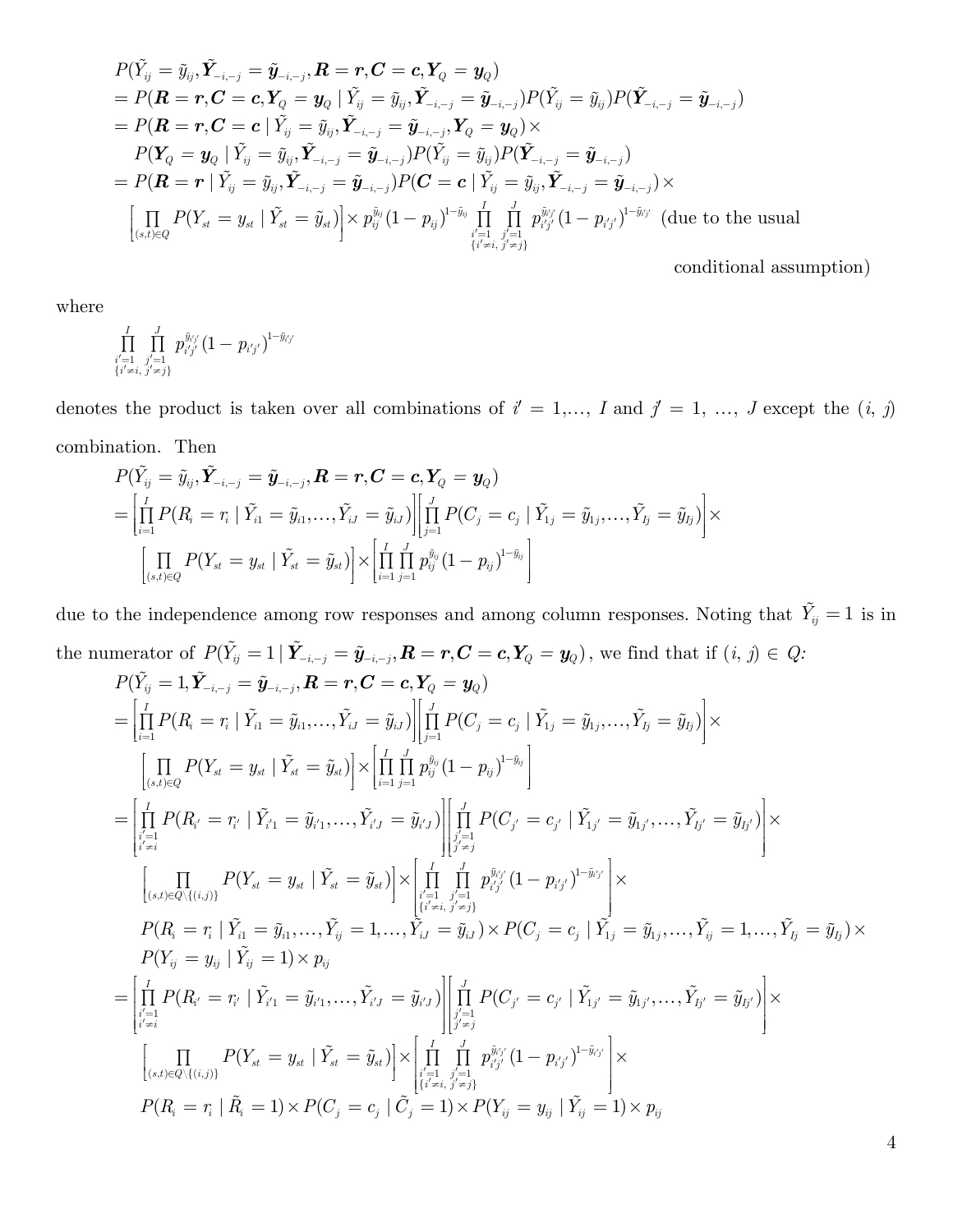where  $(s,t) \in Q \setminus \{(i,j)\}\)$  means all indices in *Q* except for  $(i, j)$  and  $\tilde{R}_i$  and  $\tilde{C}_j$  are the true values for

 $R_i$  and  $C_j$ , respectively; if  $(i, j) \notin Q$ :

$$
P(\tilde{Y}_{ij} = 1, \tilde{Y}_{-i,-j} = \tilde{y}_{-i,-j}, R = r, C = c, Y_Q = y_Q)
$$
\n
$$
= \left| \prod_{i=1}^{I} P(R_i = r_i \mid \tilde{Y}_{i1} = \tilde{y}_{i1}, \dots, \tilde{Y}_{iJ} = \tilde{y}_{iJ}) \right| \left| \prod_{j=1}^{J} P(C_j = c_j \mid \tilde{Y}_{1j} = \tilde{y}_{1j}, \dots, \tilde{Y}_{Jj} = \tilde{y}_{Jj}) \right| \times \left| \prod_{(s,t) \in Q} P(Y_{st} = y_{st} \mid \tilde{Y}_{st} = \tilde{y}_{st}) \right| \times \left| \prod_{i=1}^{I} \prod_{j=1}^{J} p_{ij}^{\tilde{y}_{ij}} (1 - p_{ij})^{1 - \tilde{y}_{ij}} \right|
$$
\n
$$
= \left| \prod_{\substack{i'=1 \\ i \neq i}}^{I} P(R_{i'} = r_{i'} \mid \tilde{Y}_{i'1} = \tilde{y}_{i'1}, \dots, \tilde{Y}_{i'J} = \tilde{y}_{i'J}) \right| \left| \prod_{\substack{j'=1 \\ j' \neq j}}^{J} P(C_{j'} = c_{j'} \mid \tilde{Y}_{1j'} = \tilde{y}_{1j'}, \dots, \tilde{Y}_{1j'} = \tilde{y}_{1j'}) \right| \times \left| \prod_{\substack{j'=1 \\ j' \neq j}}^{J} P(C_{j'} = c_{j'} \mid \tilde{Y}_{1j'} = \tilde{y}_{1j'}, \dots, \tilde{Y}_{1j'} = \tilde{y}_{1j'}) \right| \times \left| \prod_{\substack{(s,t) \in Q \\ \{i' \neq i, j' \neq j\}}^{J} p_{i'j'}^{\tilde{y}_{i'j'}} (1 - p_{i'j'})^{1 - \tilde{y}_{i'j'}} \right| \times
$$
\n
$$
P(R_i = r_i \mid \tilde{R}_i = 1) \times P(C_j = c_j \mid \tilde{C}_j = 1) \times p_{ij}.
$$

We can see from the above equations the contributions that the individual retests have on the probabilities. For large sensitivities and specificities, they contribute values close to 0 or 1.

Second, to find the denominator, note that

$$
\begin{aligned} &P(\tilde{\bm{Y}}_{-i,-j}=\tilde{\bm{y}}_{-i,-j}, \bm{R}=\bm{r}, \bm{C}=\bm{c}, \bm{Y}_{Q}=\bm{y}_{Q}) \\ &=P(\tilde{Y}_{ij}=0,\tilde{\bm{Y}}_{-i,-j}=\tilde{\bm{y}}_{-i,-j}, \bm{R}=\bm{r}, \bm{C}=\bm{c}, \bm{Y}_{Q}=\bm{y}_{Q})+ \\ &P(\tilde{Y}_{ij}=1,\tilde{\bm{Y}}_{-i,-j}=\tilde{\bm{y}}_{-i,-j}, \bm{R}=\bm{r}, \bm{C}=\bm{c}, \bm{Y}_{Q}=\bm{y}_{Q}) \end{aligned}
$$

Using results from  $P(\tilde{Y}_{ij} = \tilde{y}_{ij}, \tilde{Y}_{-i,-j} = \tilde{y}_{-i,-j}, R = r, C = c, Y_Q = y_Q)$ , we can write the probability for

$$
(i, j) \in Q \text{ as}
$$
\n
$$
P(\tilde{Y}_{-i,-j} = \tilde{y}_{-i,-j}, \mathbf{R} = \mathbf{r}, \mathbf{C} = \mathbf{c}, \mathbf{Y}_Q = \mathbf{y}_Q)
$$
\n
$$
= \left| \prod_{\substack{i'=1 \\ i' \neq i}}^{I} P(R_{i'} = r_{i'} \mid \tilde{Y}_{i'1} = \tilde{y}_{i'1}, \dots, \tilde{Y}_{i'J} = \tilde{y}_{i'J}) \right| \left| \prod_{\substack{j'=1 \\ j' \neq j}}^{J} P(C_{j'} = c_{j'} \mid \tilde{Y}_{1j'} = \tilde{y}_{1j'}, \dots, \tilde{Y}_{Ij'} = \tilde{y}_{Ij'}) \right| \times \left| \prod_{\substack{j'=1 \\ j' \neq j}}^{J} P(C_{j'} = c_{j'} \mid \tilde{Y}_{1j'} = \tilde{y}_{1j'}, \dots, \tilde{Y}_{Ij'} = \tilde{y}_{Ij'}) \right| \times \left| \prod_{\substack{(s,t) \in Q \setminus \{(i,j)\}}}^{J} P(Y_{st} = y_{st} \mid \tilde{Y}_{st} = \tilde{y}_{st}) \right| \times \left| \prod_{\substack{i'=1 \\ i' \neq i, j' \neq j}}^{J} p_{i'j'}^{ij} (1 - p_{i'j'})^{1 - \tilde{y}_{i'j'}} \right| \times \left\{ P(R_i = r_i \mid \tilde{Y}_{i1} = \tilde{y}_{i1}, \dots, \tilde{Y}_{ij} = 0, \dots, \tilde{Y}_{iJ} = \tilde{y}_{iJ}) \times P(C_j = c_j \mid \tilde{Y}_{1j} = \tilde{y}_{1j}, \dots, \tilde{Y}_{ij} = 0, \dots, \tilde{Y}_{Ij} = \tilde{y}_{Ij}) \times P(Y_{ij} = y_{ij} \mid \tilde{Y}_{ij} = 0)(1 - p_{ij}) + P(R_i = r_i \mid \tilde{R}_i = 1) \times P(C_j = c_j \mid \tilde{C}_j = 1) \times P(Y_{ij} = y_{ij} \mid \tilde{Y}_{ij} = 1) \times P_{ij}
$$

and for  $(i, j) \notin Q$ :

$$
P(\tilde{\boldsymbol{Y}}_{-i,-j}=\tilde{\boldsymbol{y}}_{-i,-j}, \boldsymbol{R}=\boldsymbol{r}, \boldsymbol{C}=\boldsymbol{c}, \mathrm{Y}_{\mathrm{Q}}=\boldsymbol{y}_{\mathrm{Q}})
$$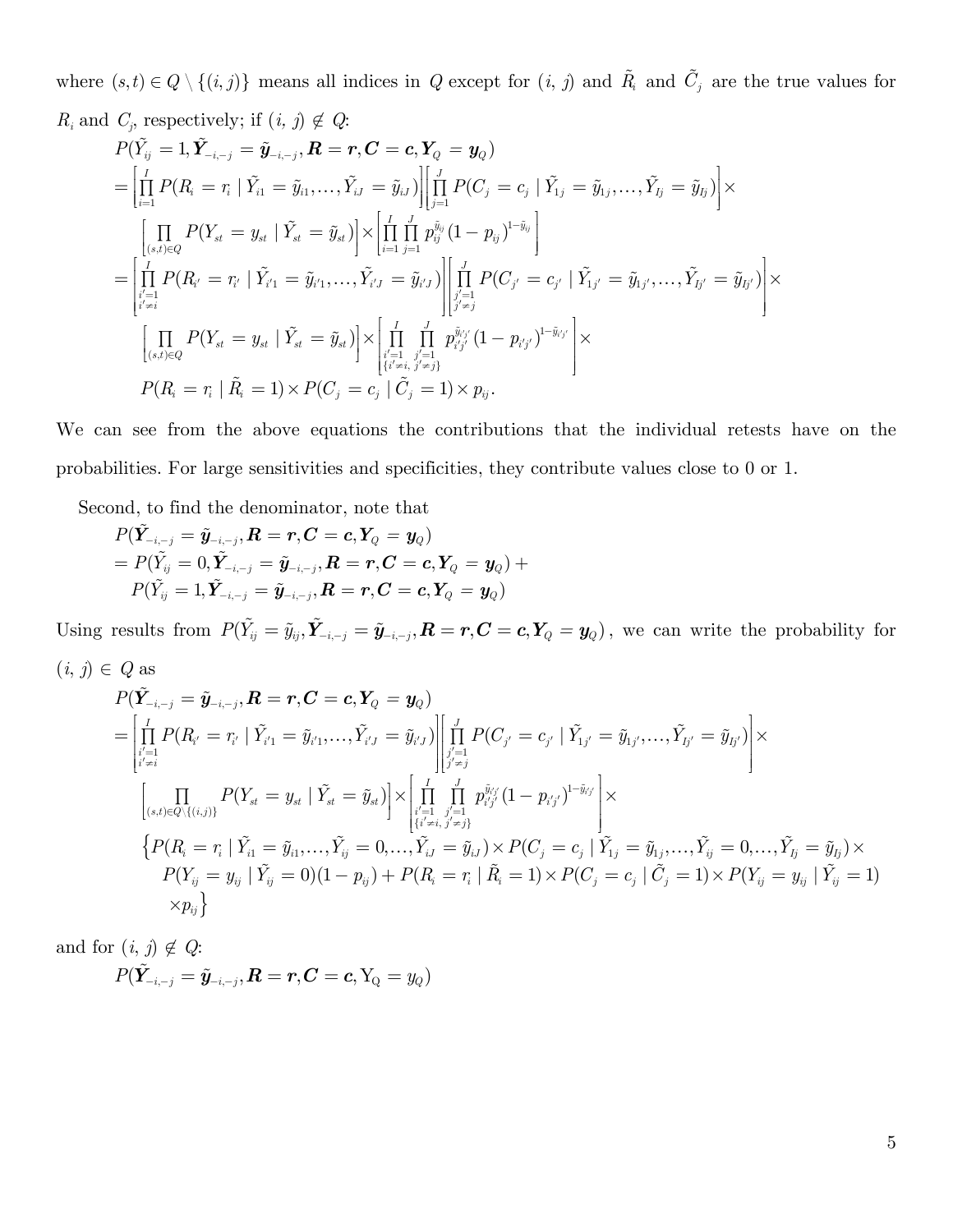$$
= \left[ \prod_{\substack{i'=1 \ i \neq i}}^{I} P(R_{i'} = r_{i'} | \tilde{Y}_{i'1} = \tilde{y}_{i'1},..., \tilde{Y}_{i'J} = \tilde{y}_{i'J}) \right] \left[ \prod_{\substack{j'=1 \ j \neq j}}^{J} P(C_{j'} = c_{j'} | \tilde{Y}_{1j'} = \tilde{y}_{1j'},..., \tilde{Y}_{Ij'} = \tilde{y}_{Ij'} ) \right] \times \n\prod_{(s,t) \in Q} P(Y_{st} = y_{st} | \tilde{Y}_{st} = \tilde{y}_{st}) \times \left[ \prod_{\substack{i'=1 \ i' \neq i, j' = 1}}^{I} \prod_{j'=1 \ i' \neq j}^{j} p_{i'j'}^{i'j'} (1 - p_{i'j'})^{1 - \tilde{y}_{i'j'}} \right] \times \n\left\{ P(R_{i} = r_{i} | \tilde{Y}_{i1} = \tilde{y}_{i1},..., \tilde{Y}_{ij} = 0,..., \tilde{Y}_{iJ} = \tilde{y}_{iJ}) \times P(C_{j} = c_{j} | \tilde{Y}_{1j} = \tilde{y}_{1j},..., \tilde{Y}_{ij} = 0,..., \tilde{Y}_{Ij} = \tilde{y}_{Ij}) \times \n(1 - p_{ij}) + P(R_{i} = r_{i} | \tilde{R}_{i} = 1) \times P(C_{j} = c_{j} | \tilde{C}_{j} = 1) \times p_{ij} \right\}
$$

Then for  $(i, j) \in Q$ :

$$
P(\tilde{Y}_{ij} = 1 | \tilde{\bm{Y}}_{-i,-j} = \tilde{\bm{y}}_{-i,-j}, \bm{R} = \bm{r}, \bm{C} = \bm{c}, \bm{Y}_Q = \bm{y}_Q) = \frac{P(R_i = r_i | \tilde{R}_i = 1) \times P(C_j = c_j | \tilde{C}_j = 1) \times P(Y_{ij} = y_{ij} | \tilde{Y}_{ij} = 1) p_{ij}}{\{P(R_i = r_i | \tilde{Y}_{i1} = \tilde{y}_{i1}, \dots, \tilde{Y}_{ij} = 0, \dots, \tilde{Y}_{iJ} = \tilde{y}_{iJ}) \times P(C_j = c_j | \tilde{Y}_{1j} = \tilde{y}_{1j}, \dots, \tilde{Y}_{ij} = \tilde{y}_{1j}) \times \newline P(Y_{ij} = y_{ij} | \tilde{Y}_{ij} = 0)(1 - p_{ij}) + P(R_i = r_i | \tilde{R}_i = 1) \times P(C_j = c_j | \tilde{C}_j = 1) \times P(Y_{ij} = y_{ij} | \tilde{Y}_{ij} = 1) p_{ij}\}
$$

and for 
$$
(i, j) \notin Q
$$
:  
\n
$$
P(\tilde{Y}_{ij} = 1 | \tilde{Y}_{-i,-j}, \mathbf{R} = r, \mathbf{C} = c, \mathbf{Y}_Q = \mathbf{y}_Q)
$$
\n
$$
= \frac{P(R_i = r_i | \tilde{R}_i = 1) \times P(C_j = c_j | \tilde{C}_j = 1) \times p_{ij}}{\left\{P(R_i = r_i | \tilde{Y}_{i1} = \tilde{y}_{i1}, ..., \tilde{Y}_{ij} = 0, ..., \tilde{Y}_{iJ} = \tilde{y}_{iJ}) \times P(C_j = c_j | \tilde{Y}_{1j} = \tilde{y}_{1j}, ..., \tilde{Y}_{ij} = 0, ..., \tilde{Y}_{Ij} = \tilde{y}_{Ij}) \times (1 - p_{ij}) + P(R_i = r_i | \tilde{R}_i = 1) \times P(C_j = c_j | \tilde{C}_j = 1) \times p_{ij} \right\}}
$$

Denote the resulting  $P(\tilde{Y}_{ij} = 1 | \tilde{Y}_{-i-j}, \mathbf{R} = \mathbf{r}, \mathbf{C} = \mathbf{c}, \mathbf{Y}_Q = \mathbf{y}_Q)$  by  $\gamma_{ij}$  . Thus,  $\tilde{Y}_{ij} | (\tilde{Y}_{-i,-j} = \tilde{y}_{-i,-j}, R = r, C = c, Y_Q = y_Q)$   $\sim$  Bernoulli $(\gamma_{ij})$ , where  $\gamma_{ij}$  can not be calculated directly because it depends on unknown individual responses. Note that for the case of no individual retests, we shall use the formula for  $(i, j) \notin Q$  for all *i* and *j*.

We need to calculate  $\omega_{ij}$  for  $i = 1, ..., I$  and  $j = 1, ..., J$  at each E-step of the EM algorithm. Through using *B* Gibbs samples, we can estimate it through  $\hat{\omega}_{ij} = (B - a)^{-1} \sum_{b=a+1}^{B} \tilde{y}_{ij}^{(b)}$ , where  $\tilde{y}_{ij}^{(b)}$  is  $\mathbf{b}^{th}$  simulated value from  $\tilde{Y}_{ij} | (\tilde{\mathbf{Y}}_{-i,-j} = \tilde{\mathbf{y}}_{-i-j}^{(b)}, \mathbf{R} = \mathbf{r}, \mathbf{C} = \mathbf{c}, \mathbf{Y}_Q = \mathbf{y}_Q)$  - Bernoulli $(\gamma_{ij}^{(b)})$  and a is a sufficiently long burn-in period. Note that  $\tilde{\mathbf{y}}_{-i-j}^{(b)}$  results from the most current simulated (or initialized) values of  $\tilde{y}_{11}, \ldots, \tilde{y}_{IJ}$ . We now define the EM algorithm formally here:

- 1) Initialize  $\tilde{y}_{11}^{(0)} = 0, \ldots, \tilde{y}_{IJ}^{(0)} = 0$ .
- 2) E-Step
	- a) Find the first sample  $\tilde{y}_{11}^{(1)},...,\tilde{y}_{IJ}^{(1)}$  where each is simulated from the corresponding Bernoulli( $\gamma_{ij}^{(1)}$ ) distribution that uses the most updated  $\tilde{\mathbf{y}}_{-i,-j}$ .
	- b) Find the second sample  $\tilde{y}_{11}^{(2)}, \ldots, \tilde{y}_{IJ}^{(2)}$  where each is simulated from the corresponding Bernoulli( $\gamma_{ij}^{(2)}$ ) distributions that uses the most updated  $\tilde{\mathbf{y}}_{-i,-j}$ .